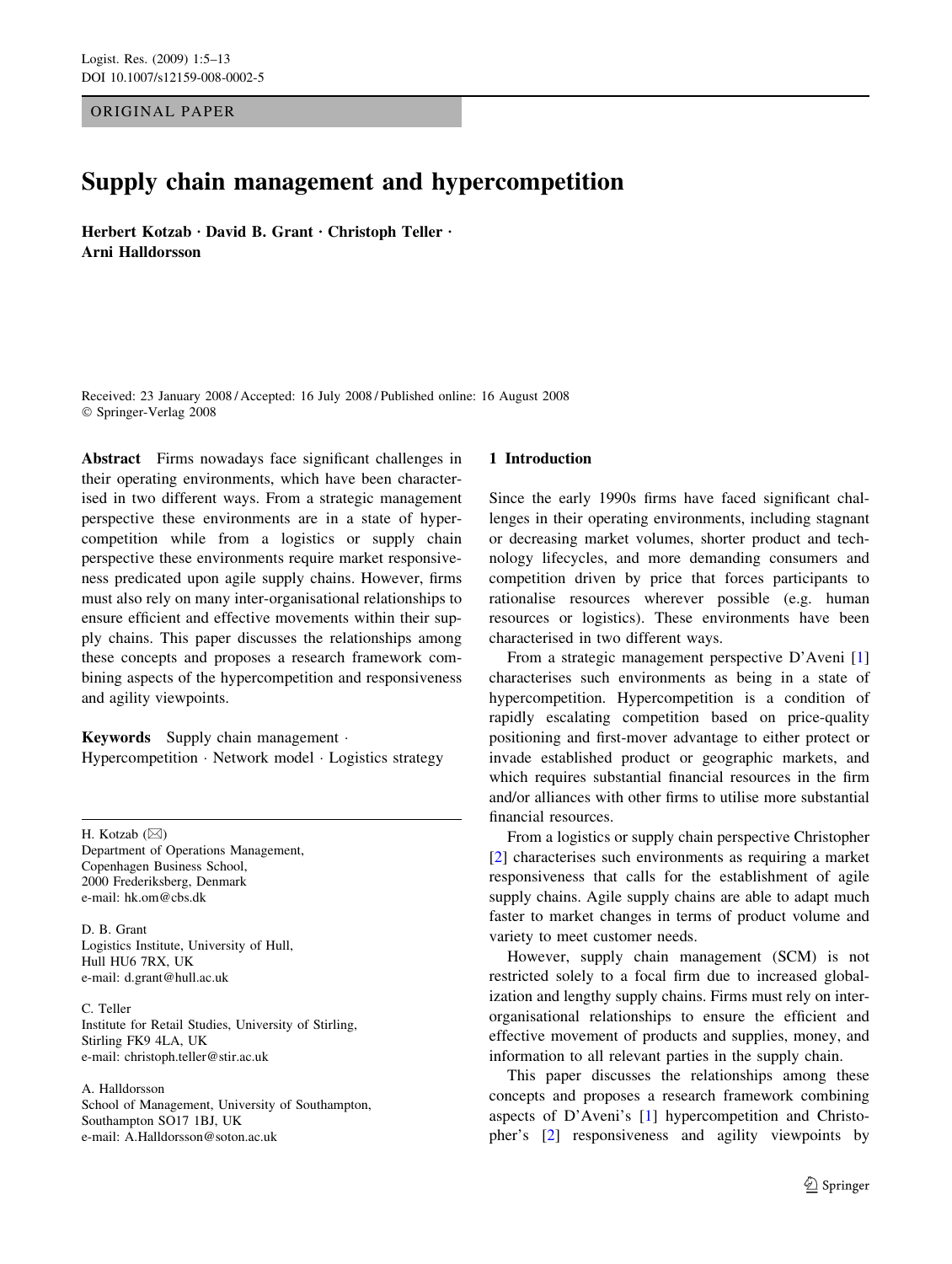| Turbulence level                 |                        | $\overline{2}$         | 3                          | $\overline{4}$                       | 5                         |
|----------------------------------|------------------------|------------------------|----------------------------|--------------------------------------|---------------------------|
| Environmental<br>turbulence      | Repetitive             | Expanding              | Changing                   | <b>Discontinuous</b>                 | Surprising                |
|                                  | Slow                   | Fast incremental       | Predictable<br>incremental | Discontinuous and unpredictable      |                           |
| Strategic<br>aggressiveness      | Stable                 | Reactive               | Anticipatory               | Entrepreneurial                      | Creative                  |
|                                  |                        |                        |                            |                                      | Based on creativity       |
|                                  |                        | Based on<br>experience | Based on<br>extrapolation  |                                      | Discontinuous             |
|                                  | Based on<br>precedents | Incremental            | Incremental                | Based on observable<br>opportunities | Novel                     |
| Organisational<br>responsiveness | Stability seeking      | Efficiency driven      | Market driven              | Environment driven                   | Environment<br>creating   |
|                                  | Rejects change         | Adapts to change       | Seeks familiar change      | Seeks related change                 | Seeks novel change        |
| Manager type                     | Custodian              | Controller             | Growth leader              | Entrepreneur                         | Creator                   |
| Leadership                       | Political              | Rational               | Inspirational              | Charismatic                          | Visionary                 |
| Key knowledge                    | Internal politics      | Internal operations    | Historical markets         | Global environment                   | Emerging<br>possibilities |

Table 1 Strategic and managerial issues for environmental levels of turbulence [[8\]](#page-7-0)

positing two questions. Firstly, under what conditions might inter-organisational relations and supply chain processes overcome responsiveness and hypercompetitive challenges? Secondly, once these conditions are known how might a firm design and manage its inter-organisational relations and supply chain processes in order to survive in such an environment? We first discuss aspects of the turbulent business environment that firms now face.

## 2 The turbulent business environment

Business environments changed dramatically during the 1990s. Stagnant and decreasing market volumes had major impacts on profit margins in various industries during the 1990s. For example, net profit margins of grocery retailers in many countries, excluding the United Kingdom, are in a discouraging range between  $-0.5$  and  $+1.5\%$  [[3\]](#page-7-0).

The nature of customers and consumers also changed during that time. Changing consumer tastes, increased consumer sophistication, smaller household sizes and the growth of older consumer segments, inter alia, have presented new challenges for manufacturers and retailers [[4\]](#page-7-0).

Many industries have also experienced a power shift from manufacturers to retailers, mainly due to the increasing size of several retail players [\[5](#page-7-0), [6](#page-7-0)]. Wal-Mart's sales in 2000 of nearly US \$194 billion were about five times higher than Procter & Gamble's sales of approximately US \$40 billion in the same year [\[7](#page-7-0)].

The rate of change has increased dramatically during the last twenty years and has developed increased business 'turbulence' [\[8](#page-7-0)]. Five levels of turbulence and their impact on organisations are presented in Table 1. Turbulence levels 4 and 5 are more demanding and require organisational strategies to be more entrepreneurial and creative and to consider restructuring internal and external organisational relationships, particularly supply chain relationships.

The increase in the rate of change and thus the concept of time as regards this change, product lifecycles and so on also affects modern businesses and supply chains. Fine introduced the term 'clockspeed' to describe an industry's evolutionary life cycle, which is a function of the speed at which products, processes and organisational structures are introduced [[9\]](#page-7-0). As an industry's clockspeed increases competitive advantage is difficult to sustain. Fine argued that the ultimate source of sustainable competitive advantage is a company's ability to manage its supply chain, i.e. being market responsive in a time-conscious and turbulent environment.

Table 1 also illustrates an increased complexity in modern business environments, which also has consequences for the management of supply chains. Lewin argued there are parallels with complexity in natural science. Traditional business hierarchies with command and control structures minimise interactions among actors in an organisation's environment, which in turn inhibits creativity [[10\]](#page-7-0). Lewin considered management should be guided by complexity science and recognise that relationships are an organisation's desired output, from which creativity, culture and productivity emerge. Thus, traditional, linear and mechanistic hierarchies of business are going to be replaced more and more by decentralized and modular networks that are cooperative-oriented, autonomous and indirectly coordinated [[10\]](#page-7-0).

Beyond these perspectives of rapid and significant change and 'displacement competition' where a firm can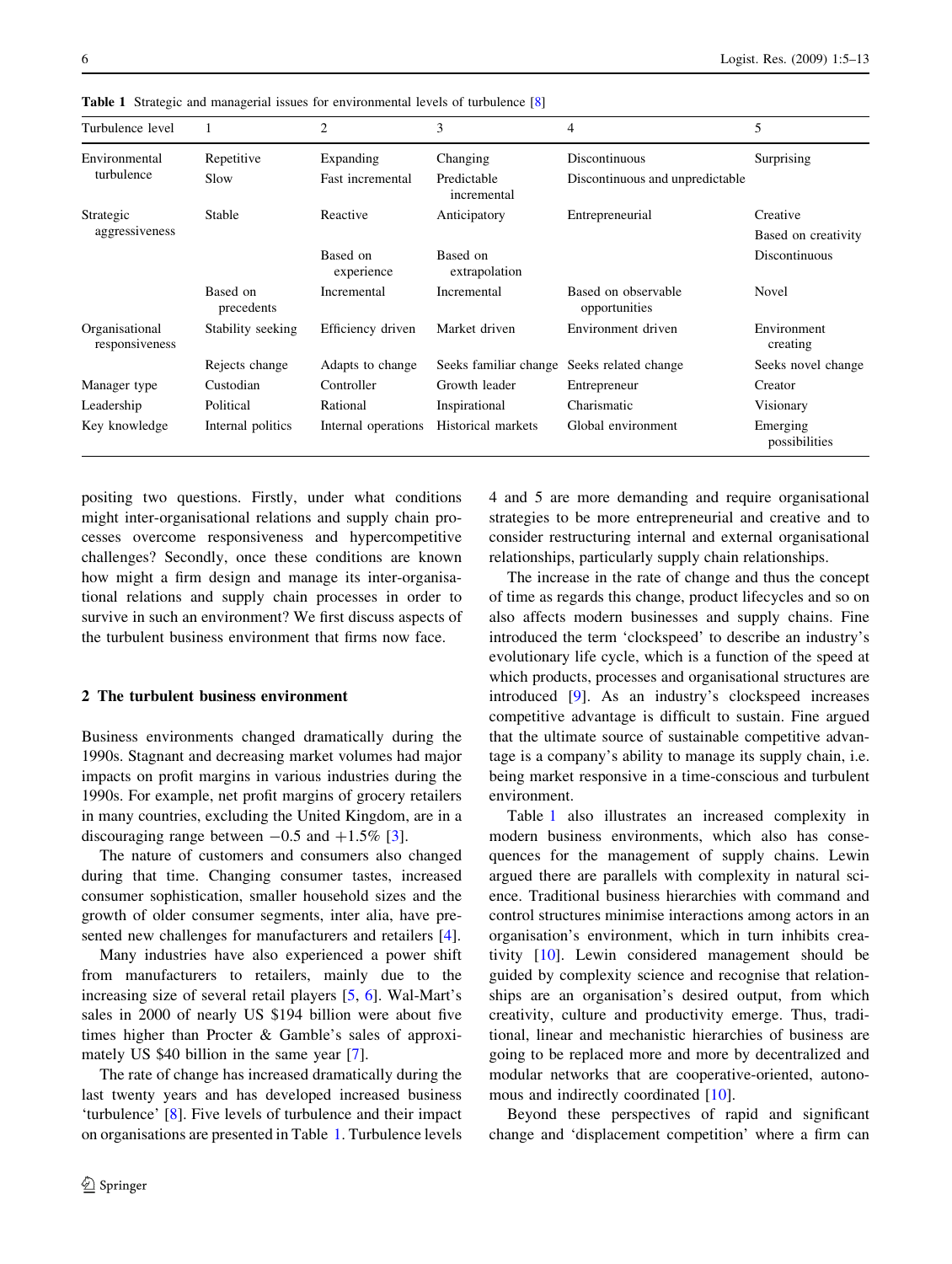<span id="page-2-0"></span>only gain market share by decreasing a competitor's market share, the development of inter-organisational relationships and supply chain processes should enable firms to obtain a competitive advantage  $[6, 11]$  $[6, 11]$  $[6, 11]$ . Such an orientation is readily characterised by the concept of SCM; which is recognised as a necessary strategic weapon for ensuring a firm's competitive advantage and is considered a management-driven competency [\[12](#page-7-0)]. We next discuss aspects of hypercompetition.

#### 3 Theory and aspects of hypercompetition

There are two different meanings for hypercompetition. Firstly, the term describes an intensive rivalry and rapidly changing condition in markets or industries. According to D'Aveni [[1\]](#page-7-0) this phenomena can be identified in almost every industry from consumer goods to telecommunications. Secondly, it presents a conceptual model for the strategic behaviour of firms and inter-organisational relationships from a management point of view. In both cases it is necessary to know how to cope with hypercompetition.

The theory of hypercompetition argues that firms operate in four different competitive 'arenas' within their respective industries [[1\]](#page-7-0):

- 1. Cost and quality: A firm can have either a low cost-low quality product or a high cost-high quality product. Over time a low cost producer will increase quality and a high cost producer will decrease prices, thus there will be convergence in the minds of the customer and a possible perception that the product is a commodity.
- 2. Know-how and timing: A firm's knowledge base and the timing of product releases can be very important to its success. Procter & Gamble and IBM are two firms that have used their strong patent portfolios to garner extra revenues of up to a billion dollars a year.
- 3. Strongholds: These are markets, geographical or product, where a firm is very strong and which provide a source of continuous sales and profits. These almostproprietary markets provide certain profits and cash flows to allow the firm to attack a competitor in its market.
- 4. Deep pockets: Here a firm will have a large amount of cash reserves to help it in times of change, introduce new products, enter new product markets and attack competitors.

Having an advantage in all four arenas does not necessarily provide a continuous competitive advantage; they are only temporary sources of advantage in hypercompetitive markets since competitors in every market will also seek to improve the quality of their products, reduce costs and

| <b>Table 2</b> Competitive advantage in hypercompetitive situations [13] |
|--------------------------------------------------------------------------|
| Firms seek competitive advantage through                                 |

| Market moves                                   |
|------------------------------------------------|
| Low price (cost) or differentiation strategies |
| First-mover advantage or timing                |
| Developing new products or new markets         |
| <b>Building barriers</b>                       |
| Resource-based advantage or know-how           |
| Strongholds                                    |
| Deep pockets                                   |
| Scale                                          |
|                                                |

create their own cash reserves through mergers and alliances [\[1](#page-7-0)].

We consider the elements of these four arenas fit into two of Johnson and Scholes' [[13\]](#page-7-0) generic strategy options, market moves and building barriers, that firms can adopt in order to gain competitive advantage as shown in Table 2.

Market moves relate to being market responsive while building barriers relate to establishing near-monopolistic or oligopolistic market behaviour. The former option fits with Christopher's [[2\]](#page-7-0) concept of market responsiveness or agility, however, the latter option reduces market responsiveness. We next consider aspects of SCM affected by hypercompetition.

### 4 SCM and hypercompetition

The logistics and SCM literature distinguishes between an institutional level (who performs logistics/SCM) and a functional level (how is logistics/SCM performed). Another characteristic is the application of a systems view, i.e. systems thinking that supports the integration of all activities within a logistics system or supply chain [\[12](#page-7-0)]. This means that individual components in such systems should not be treated in isolation since they are interrelated [\[14\]](#page-7-0). From an institutional point of view, one can distinguish between micro- and macro-logistics/SCM systems depending on the unit of analysis [[15\]](#page-7-0).

Some authors argue that a firm's supply chain functions should be considered as micro-systems [\[12](#page-7-0)]. However, we consider these systems are subsystems of macro-systems, such as technological infrastructure (e.g. traffic systems, IT-systems). As micro-systems are also linked to one another (e.g. raw material suppliers, manufacturer, retailer, and third-party logistics providers) there is also the notion of a meta-system that focuses on the coordination of logistics and supply chain systems in different firms. Here, competitive settings such as hypercompetition seem to apply not only to micro-systems but also to meta-systems.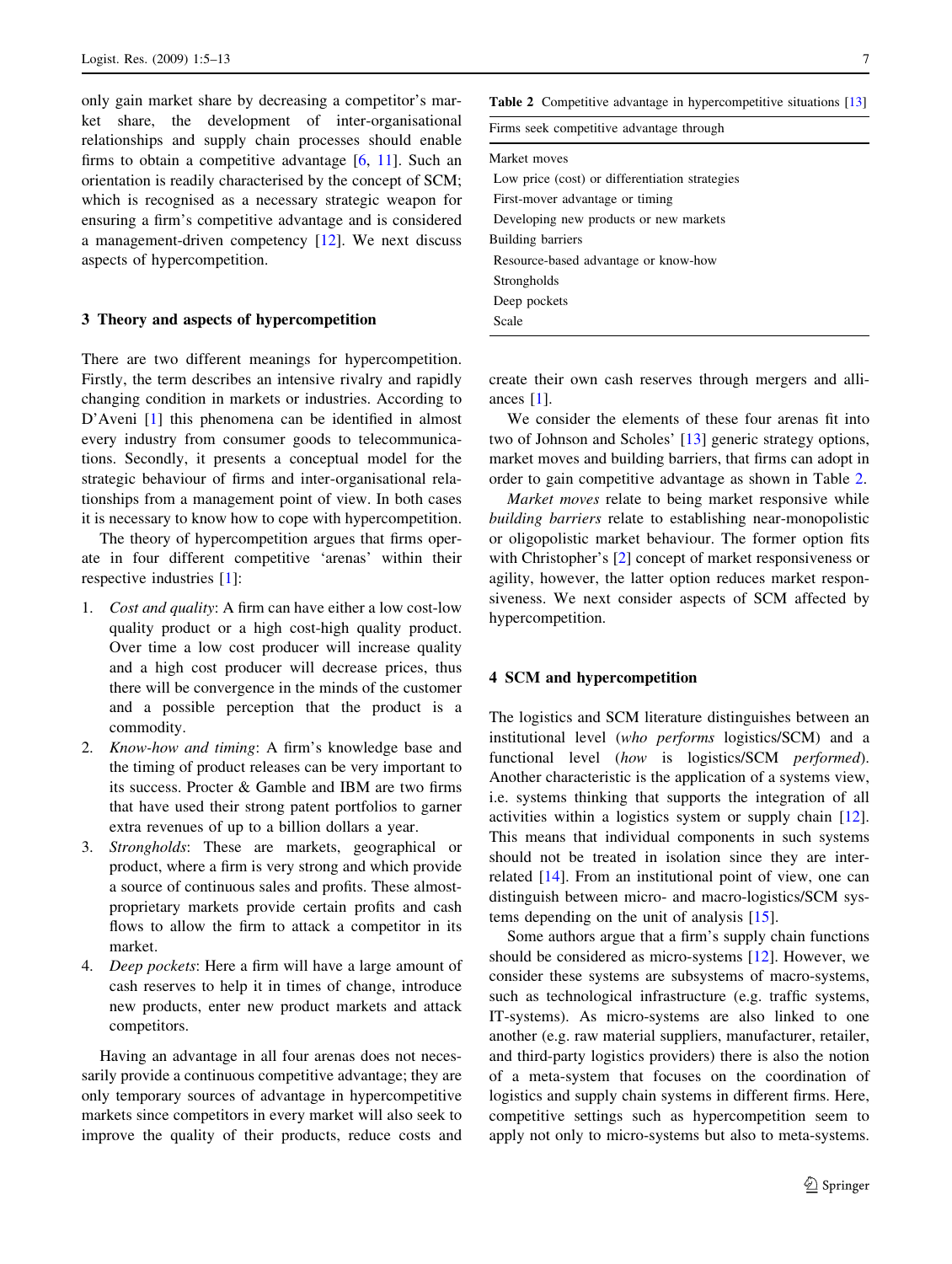Stern et al. [\[16](#page-7-0)] recognised that a marketing channel, or essentially a supply chain, is the result of different environmental intercourse.

A change in one environmental factor will consequently change the overall setting, including design and management of a supply chain. This situation has been neglected by many SCM researchers, who put more emphasis on discussing SCM from the viewpoint of the supply chain, but not from the competitive background of the supply chain and the individual firm [[17,](#page-7-0) [18\]](#page-7-0).

Further, the formation of long-term relationships is contingent on various interrelationships within the wider environment of the supply chain, especially the nature of competition in a particular industry. Thus, to be market responsive in hypercompetitive environments, a firm can consider using differentiation strategies for existing products/logistics services or markets, being the first mover in a particular market, or introducing new products/logistics services in existing or new markets in order to build competitive advantage. Deeper and more meaningful relationships within the firm's supply chain will be required to do so.

There are two tensions between the value or push chain and demand or pull chain strategic positions that developed during the 1990s and primarily relate to cost and value, respectively. One is the lean production position, which considers value creation from the customer's perspective but focuses on the product and waste that surrounds activities related to the entire production system [\[19\]](#page-7-0). The lean position is based on Ohno's work in Japanese automobile manufacturing, and represents an efficiency approach towards logistics or SC activities and encompasses techniques used in just-in-time (JIT), total quality management (TQM) and materials resources planning (MRP) environments.

In contrast, the agile position is a flexible approach to logistics or supply chain activities that enables rapid response and change and has its origins in flexible manufacturing systems. It encompasses customer demand and involvement in designing and implementing product manufacturing and supply chains [\[2](#page-7-0), [20](#page-7-0)]. Empirical examples of agile supply chains are efficient consumer response (ECR) systems in the food supply chain [\[21\]](#page-7-0).

Although theoretical discussions of both lean and agile positions were developed during the last 15 years, they are not entirely new concepts. Bucklin's theory of channel structure developed in the 1960s is based on two similar concepts: postponement and speculation [\[12](#page-7-0), [22\]](#page-7-0). Some authors have attempted to choose and defend either an agile or lean position arguing that the two concepts appear incompatible. The difference between the two positions was succinctly described by Christopher: ''agility is needed in less predictable environments where demand is volatile

and the requirement for variety is high. Lean works best in high volume, low variety and predictable environments'' [\[2](#page-7-0), p. 39].

Both environmental situations may be present within one supply chain. A classic example is cotton sweaters produced by Benetton [[2\]](#page-7-0). Benetton mass-produces certain styles of sweaters in order to decrease costs of production and they are uncoloured and unprinted. Colour dyeing and printing of the sweaters occurs just before they go to market to take advantage of current fashion trends in individual markets.

This approach combines the benefits of both lean/agile and speculation/postponement strategies and is shown in Fig. [1](#page-4-0). The decision point where a lean or push strategy changes to an agile or pull strategy has been termed the 'decoupling' point. It is the point or depth in the supply chain where ''real demand is made visible… reflects the ongoing requirement in the final market place as close to real-time as possible'' and ''should also dictate the form in which inventory is held" [[2,](#page-7-0) p. 41]. Indeed, some authors have considered positions both in a manufacturing setting and termed the resultant position as 'leagile' [[23\]](#page-7-0).

The adoption of both lean and agile strategies in one hybrid supply chain and the location of the de-coupling point will vary with different product and supply chains [\[20](#page-7-0)]. Flow of product up to the decoupling point may be forecast-driven whereas flow of product after the decoupling point should be demand-driven [[2\]](#page-7-0).

A hybrid supply chain scenario that allows compatibility of the lean and agile concepts and which suggests strategies of cost reduction and market responsiveness should also be compatible under a hypercompetitive supply chain scenario. Thus, the concept of an agile SC being market responsiveness and demand driven can be combined with market move strategies in a hypercompetitive environment that is time and cost-driven to effectively establish an ongoing competitive advantage, as opposed to a short-term advantage within a solely hypercompetitive context.

We posit the main questions for managers, whose firms operate more and more in responsive and hypercompetitive markets, as:

- What are the conditions under which inter-organisational relations and supply chain processes help to overcome responsiveness and hypercompetitive challenges?
- And, when knowing these conditions, how should firm relations and supply chain processes be designed and managed in order to survive in a responsive and hypercompetitive environment?

To address these questions we now introduce a conceptual framework showing the relationship between responsiveness and hypercompetition that extends the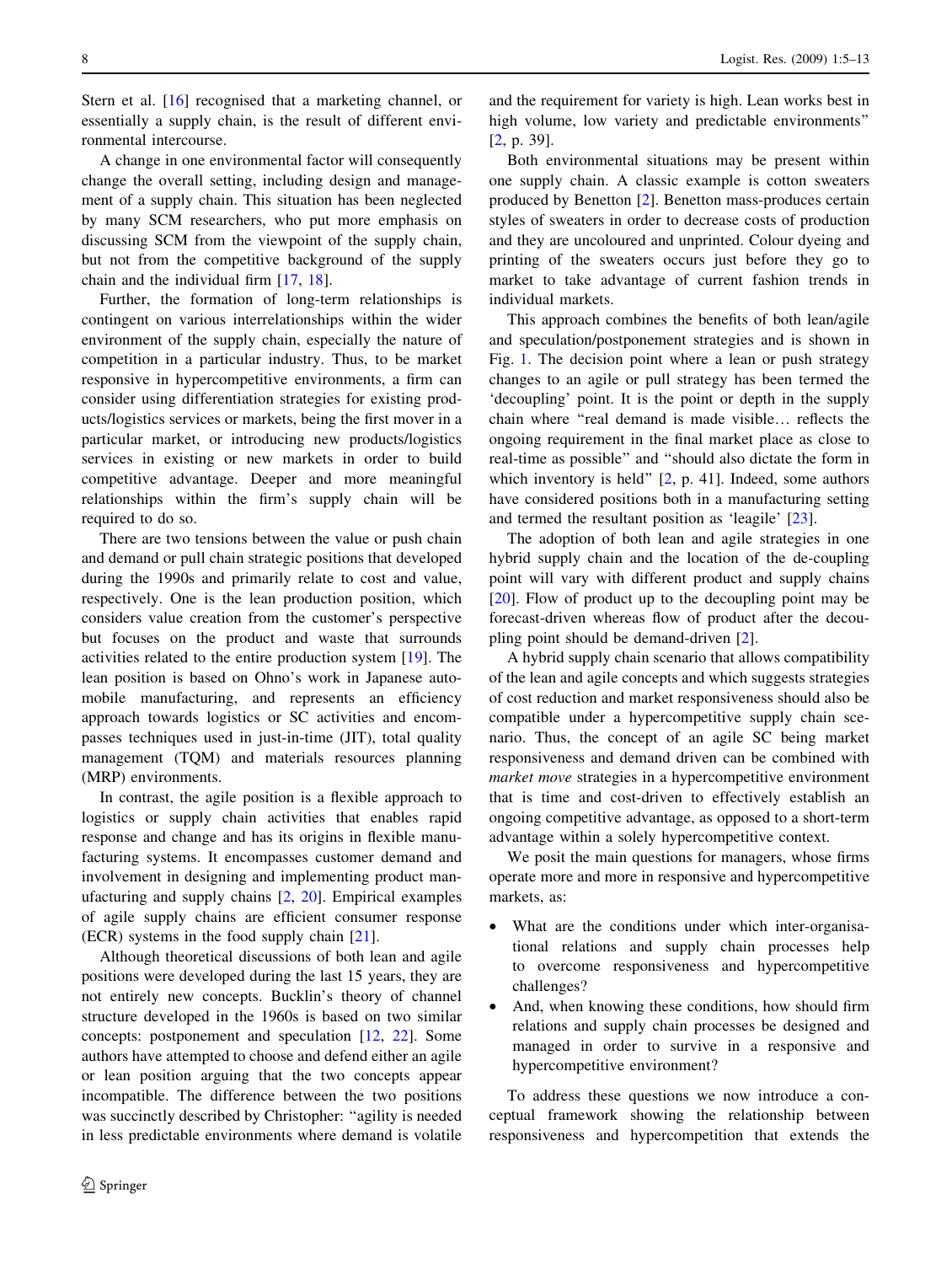<span id="page-4-0"></span>Fig. 1 Decoupling point analysis—an FMCG example [[19](#page-7-0)]



domain of the supply chain to a 'meta-level'. This metalevel domain and our framework consider how logistics and supply chain systems are influenced relative to technological, infrastructure, political, social and economic environmental factors.

## 5 Inter-organisational structures and a framework for hypercompetition and SCM

The changing business environment impacts organisational structures. Within a traditional business setting, firms are typically perceived as single, self-contained units with clear and determinate internal and external boundaries, e.g. set by physical location factors or laws [[24\]](#page-7-0). These boundaries have also become more blurred in today's competitive environment as shown in Fig. [2.](#page-5-0)

Traditional hierarchies with their command and control structures are more and more being replaced by decentralized, modular, cooperative-oriented, autonomous and indirectly coordinated networks, in concert with Lewin's [\[10](#page-7-0)] suggestions. Such new organisational constructions overcome discrepancies and borders in space, time and behaviour faster and better than conventional structures. For the borderless organisation, Chandler's rule of 'structure follows strategy'  $[25]$  $[25]$  might be better thought of as 'structure follows flexibility and innovation', due to such changing and unstable conditions. Within the grocery industry, Wal-Mart and Procter & Gamble have already developed a good example of a borderless organisation, where internal (functional) and external (organisational) boundaries were set aside [[21\]](#page-7-0).

Two predominant theories in economics, strategy and organisation are transaction cost economics (TCE) and the resource-based view of the firm (RBV). They apply the notion of the firm as the level of analysis. The body of literature within both marketing and logistics/SCM, however, seems to verify that the boundaries of the firm are much more blurred than suggested by TCE and RBV. The increasing division of labour in a supply chain governed by a hybrid form of governance mechanism [[26\]](#page-7-0) has been recognised as a means of competitiveness through terms such as 'strategic sourcing' [\[27](#page-7-0)] and 'cooperate to compete' [\[28](#page-7-0)]. And yet, we can argue these terms may be considered more commonly as SCM.

The predominant views on SCM relate to the integration of business processes [[29\]](#page-7-0) and relationship management [\[17](#page-7-0)] in a supply chain to achieve competitive advantage. Although the level of analysis has moved away from the firm towards inter-organisational relationships both TCE and RBV [\[30](#page-7-0)] and the means of creating and developing resources and capabilities [\[31](#page-8-0)] can still be applied to achieve improvement.

The wider context of the supply chain or network, particularly its adaptation in organising economic activities under the condition of hypercompetition, has yet been not explicitly discussed. All SCM models assume competition as a given—a 'ceteris paribus' presumption. However, as Fine [[9\]](#page-7-0) and Dawson [\[8](#page-7-0)] both argued firms are set in dynamic environments and change according to their influences, i.e. today's markets are changing rapidly.

Halldorsson et al. [\[32](#page-8-0)] argued that SCM itself is not a theory, but should be understood and explained by references to existing theoretical frameworks of economics, strategic management, distribution channels, and organisations. This view considers SCM as an intersection of theories from various disciplines that present strategic implications for particular managers [[33\]](#page-8-0). Table [3](#page-6-0) presents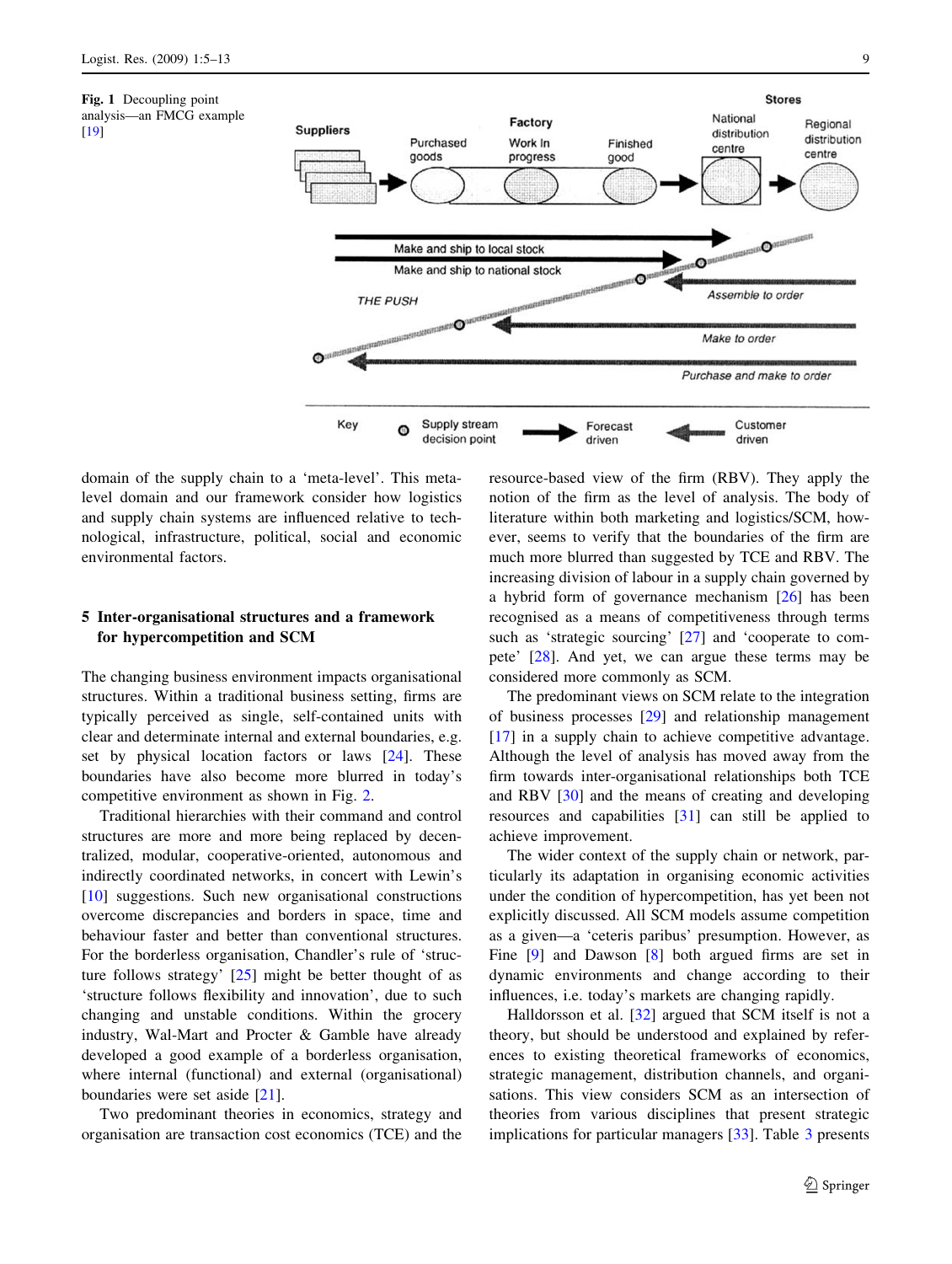<span id="page-5-0"></span>



some of these theoretical approaches from various disciplines and their consequences for hypercompetition.

Hypercompetition adds a new dimension to each theoretical approach. We believe research interest lies both with how hypercompetition constrains a particular theory and how problem solving capacity can be enhanced. Research outcomes would include investigating new attributes that not only have theoretical implications, but also generate new opportunities of actions for managers.

The conditions of hypercompetition and market responsiveness help us to question not only how clear but also how stable inter-organisational relationships are. TCE directs the focus to the extant nature of inter-organisational relationships, i.e. the 'nuts and bolts' or contractual considerations, while RBV directs the focus towards issues such as what competencies are necessary to compete in hypercompetitive markets but more importantly how to prevent erosion of current competencies under these conditions. Also, to what extent is the network organisation is a precursor or a hurdle, respectively, for hypercompetitive and responsive markets.

Considering only marketing and logistics, hypercompetitive conditions mobilise focus towards issues where we are not only able to discuss the functional perspective of a supply chain, but also the stability of its functionality and the generative mechanisms for successful relationships. Further, conditions of hypercompetition attack the presumption of the supply chain as an open system by questioning not only the boundaries of the system, but what is more important how to establish interfaces between these particular environmental conditions and the individual supply chain.

Our assumptions are based on a normative model in order to recommend why, when and how to design interorganisational relationship-based management decisions under hypercompetition for strategic management in firms. The theoretical grounding of our research is in theories that reflect upon the boundaries of the firm such as TCE, RBV and a network approach (cf. Table [3\)](#page-6-0).

Figure [3](#page-7-0) depicts these theoretical approaches in a proposed hypercompetition and SCM network framework. For the last two decades, much effort has been put into the understanding and explaining industrial markets as a set of interdependent, inter-organisational relationships. Our framework considers these processes of exchange and adaptation between firms but extends the analysis to include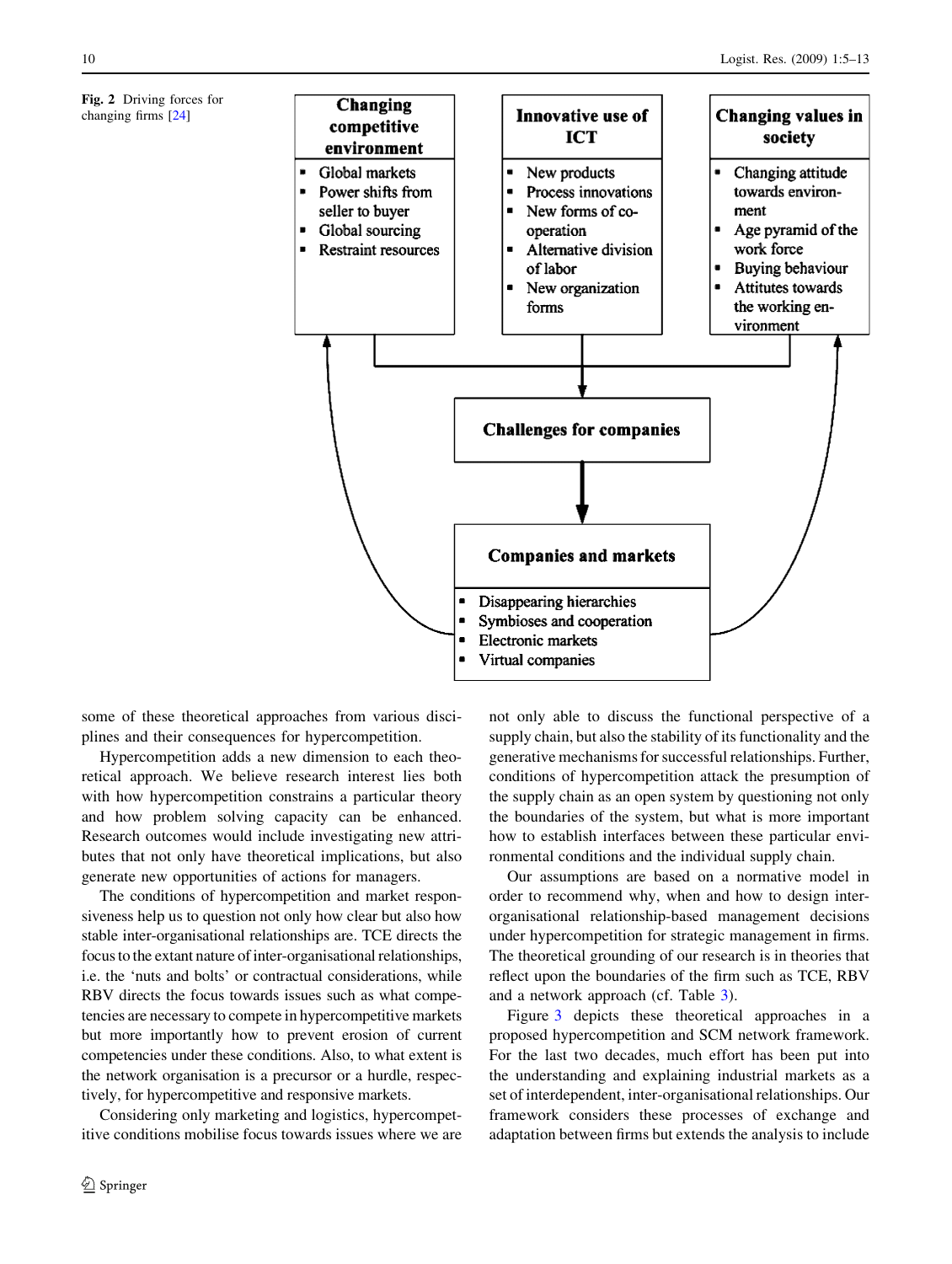| Theoretical approach                               | 'Traditional view'                                                               | Consequences for hypercompetition                                                                                            |  |
|----------------------------------------------------|----------------------------------------------------------------------------------|------------------------------------------------------------------------------------------------------------------------------|--|
| Transaction cost economics (TCE)                   | Why firms?                                                                       | How static are boundaries of the firm?                                                                                       |  |
|                                                    | • Most efficient boundaries of the firm                                          |                                                                                                                              |  |
|                                                    | • Type of governance structure                                                   | How unambiguous are the boundaries of the<br>firm?                                                                           |  |
|                                                    | • Vertical/horizontal integration                                                | Vertical/horizontal competition                                                                                              |  |
| Resource-based view (RBV)                          | Why do firm differ?                                                              | How to develop and preserve core<br>competencies under hyper-competition?                                                    |  |
|                                                    | • Firm heterogeneity                                                             | What characterises the core competence<br>behind the hyper-competitive firm?                                                 |  |
|                                                    | • Dynamic capabilities                                                           |                                                                                                                              |  |
| Network approach (NP)                              | Describing attributes of inter-organisational<br>relationships                   | Do networks exist in hyper-competitive<br>environments?                                                                      |  |
|                                                    | Development and management of inter-<br>organisational relationships             | Are inter-organisational relationships to be<br>"developed" ex-ante, or is their nature<br>much more "emerging continuously" |  |
| Logistics/SCM-perspectives versus hypercompetition |                                                                                  |                                                                                                                              |  |
| Theoretical approach                               | 'Traditional view'                                                               | Consequences for hypercompetition and<br><b>SCM</b>                                                                          |  |
| Marketing channels perspective                     | A channel is a set of interdependent<br>organisations involved in the process of | What are the major drivers for a successful<br>channel setting?                                                              |  |

<span id="page-6-0"></span>Economic and organisational perspectives versus hypercompetition

|                                                    | organisational relationships                                                                                                                                                                                                          | "developed" ex-ante, or is their nature<br>much more "emerging continuously"              |
|----------------------------------------------------|---------------------------------------------------------------------------------------------------------------------------------------------------------------------------------------------------------------------------------------|-------------------------------------------------------------------------------------------|
| Logistics/SCM-perspectives versus hypercompetition |                                                                                                                                                                                                                                       |                                                                                           |
| Theoretical approach                               | 'Traditional view'                                                                                                                                                                                                                    | Consequences for hypercompetition and<br><b>SCM</b>                                       |
| Marketing channels perspective                     | A channel is a set of interdependent<br>organisations involved in the process of<br>making a product/service available for use or<br>consumption                                                                                      | What are the major drivers for a successful<br>channel setting?                           |
|                                                    | Which function has to be performed by whom in<br>order to make the product/service available?                                                                                                                                         | How stable are these functions?                                                           |
| Logistics systems perspective                      | The holistic view on business logistics helps to<br>overcome institutional and/or functional<br>barriers in solving logistical problems                                                                                               | What are the boundaries of the systems?                                                   |
|                                                    | In such a setting, logistics system are defined as<br>sets of elements (parts, components) which are<br>in a relationship where the elements receive an<br>input (e.g. costs) and transform this input to an<br>output (e.g. service) | How do we have to set up such systems under<br>hypercompetition (question of interfaces?) |
| Agile supply chains                                | An agile SC is flexible in terms of both<br>manufacturing and logistics activities                                                                                                                                                    | How do we achieve cost reductions in a<br>flexible SC environment?                        |
|                                                    | An agile SC is demand-driven                                                                                                                                                                                                          | How do we set up and manage a SC to be<br>responsive to demand and competition?           |

understanding the design and management of inter-organisational relationships in a situation of hypercompetition.

We argue that elements of hypercompetition, manifested by their TCE and RBV characteristics, impact a supply chain network containing inter-organisational relationships. This impact is across all participants in the network, not just the focal firm, and is thus 'meta-level' in its significance. Therefore, a focal firm should consider the state of hypercompetition across their network in order to effectively design and manage these relationships. That should include consideration of the market move and building barriers elements presented in Table [2](#page-2-0). Further, the questions behind such consideration should include, inter alia, the questions exhibited in Table 3 as consequences for hypercompetition from the various perspectives.

As noted in our discussions above this integrative and environmental approach has not seen much investigation in the logistics and SCM disciplines. Thus, a research agenda to empirically test this framework should:

- (1) determine which elements of hypercompetition in a focal firm's environment are relevant to the firm's network;
- (2) determine whether relevant elements are necessary antecedents to establishing inter-organisational relationships with other network participants; and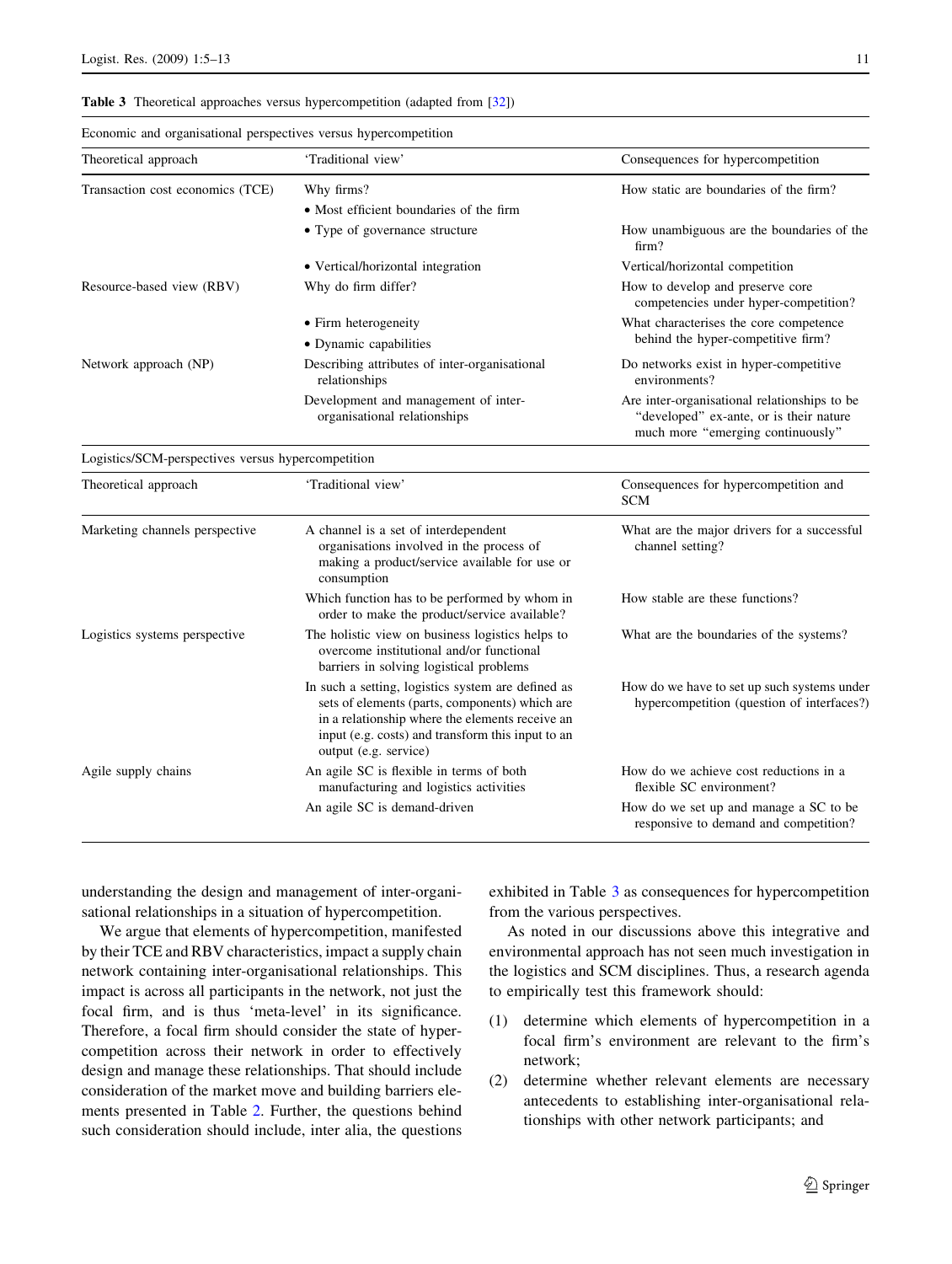<span id="page-7-0"></span>

Fig. 3 Proposed hypercompetition and SCM network framework

(3) examine a focal firm's logistics and supply chain processes to determine how its network can be more responsive in a hypercompetitive situation using lean and agile concepts, particularly decoupling point analysis.

Both aspects could be investigated at the same time, and we see exploratory research as being a first step to investigate this little-researched phenomena and determine how managers view the impact of hypercompetition and market responsiveness on their firm and environment, the latter including various network stakeholders such as suppliers, customers and competitors. Such exploratory research should take the form of qualitative investigation by interviews, focus groups or case studies.

#### 6 Conclusions

The objective of this paper and our proposed research framework has been to extend and complement that part of the SCM literature concerned with strategy and the design and management of inter-organisational relationships. We acknowledge that while SCM has to cope with fluctuations in demand (e.g. the bullwhip effect), the interface with the nature of competition or in this case hypercompetition as an environmental condition in a responsive market and a particular supply chain must be made more explicit.

#### References

- 1. D'Aveni R (1994) Hypercompetition: managing the dynamics of strategic maneuvering. The Free Press, New York
- 2. Christopher M (2000) The agile supply chain: competing in volatile markets. Ind Mark Manage 29:37–44
- 3. Seth A, Randall G (1999) The Grocers: the rise and rise of supermarket chains. Kogan Page, London
- 4. Leeflang PSH, van Raaij FW (1995) The changing consumer in the European Union: a ''meta-analysis''. Int J Res Mark 12:373–387
- 5. Dawson JA (2000) Viewpoint: retailer power, manufacturer power, competition and some questions of economic analysis. Int J Retail Distrib Manage 28(1):5–8
- 6. Kotzab H, Teller C (2003) Value-adding partnerships and coopetition models in the grocery industry. Int J Phys Distrib Logist Manage 33(3):268–281
- 7. Fortune 500 (2001) Fortune, vol 143(8), 16 April
- 8. Dawson JA (1995) Strategies for retailers in Europe by 2000. In: Johnson M et al (eds) Facing up to the challenges of retailing. ESOMAR, Amsterdam, pp 191–204
- 9. Fine C (1998) Clockspeed: winning control in the age of temporary advantage. Persues Books, Reading
- 10. Lewin R (2001) Complexity: life at the edge of chaos, 2nd edn. Phoenix, London
- 11. Grant DB (2005) The transaction—relationship dichotomy in logistics and supply chain management. Supply Chain Forum, Int J 6(2):38–48
- 12. Grant DB, Lambert DM, Stock JR, Ellram LM (2006) Fundamentals of logistics management: European edn. McGraw-Hill, Maidenhead
- 13. Johnson G, Scholes K (2002) Exploring corporate strategy, 6th edn. FT Prentice-Hall, London
- 14. Pfohl H-C, Buse HP (2000) Inter-organizational logistics systems in flexible production networks: An organizational capabilities perspective. Int J Phys Distrib Logist Manage 30(5):388–408
- 15. Ihde GB (2001) Transport, Verkehr, Logistik, 3rd edn. Vahlen, München
- 16. Stern Louis W, El-Ansari AI, Coughlan AT (1996) Marketing channels, 5th edn. Prentice Hall, London
- 17. Christopher M (2005) Logistics and supply chain management: creating value-adding networks, 3rd edn. FT Prentice Hall, London
- 18. Lambert DM, Cooper MC (2000) Issues in supply chain management. Ind Mark Manage 29:65–83
- 19. Hines P, Jones D, Rich N (2001) Lean logistics. In: Anne MB, Button KJ, Hensher DA (eds) Handbook of logistics and supply chain management. Pergamon, Oxford, pp 171–194
- 20. Van Hoek RI, Harrison A, Christopher M (2001) Measuring agile capabilities in the supply chain. Int J Oper Prod Manage 21(1/ 2):126–147
- 21. Kotzab H (1999) Improving supply chain performance by efficient consumer response? A critical comparison of existing ECR approaches. J Bus Ind Mark 14(5/6):364–377
- 22. Gill L, Allerheiligen P (1996) Co-operation in channels of distribution: physical distribution leads the way. Int J Phys Distrib Logist Manage 26(5):49–63
- 23. Naylor JB, Naim MM, Berry D (1999) Leagility: integrating the lean and agile manufacturing paradigms in the total supply chain. Int J Prod Econ 62:107–118
- 24. Wigand R, Picot A, Reichwald R (2001) Information, organization and management: expanding markets and corporate boundaries. Wiley, Chichester
- 25. Chandler A (1962) Strategy and structure. MIT Press, Cambridge
- 26. Williamson OE (1996) The mechanisms of governance. Oxford University Press, New York
- 27. Quinn JB, Hilmer FG (1994) Strategic outsourcing, Sloan management review. Summer:43–55
- 28. Preiss K, Goldman SL, Nagel RN (1996) Cooperate to compete. Van Nostrand Reinhold, New York
- 29. Cooper MC, Lambert DM, Pagh J (1997) Supply chain management: more than a new name for logistics. Int J Logist Manage 8(1):1–14
- 30. Heide JB (1994) Interorganizational governance in marketing channels. J Mark 58(January):71–85